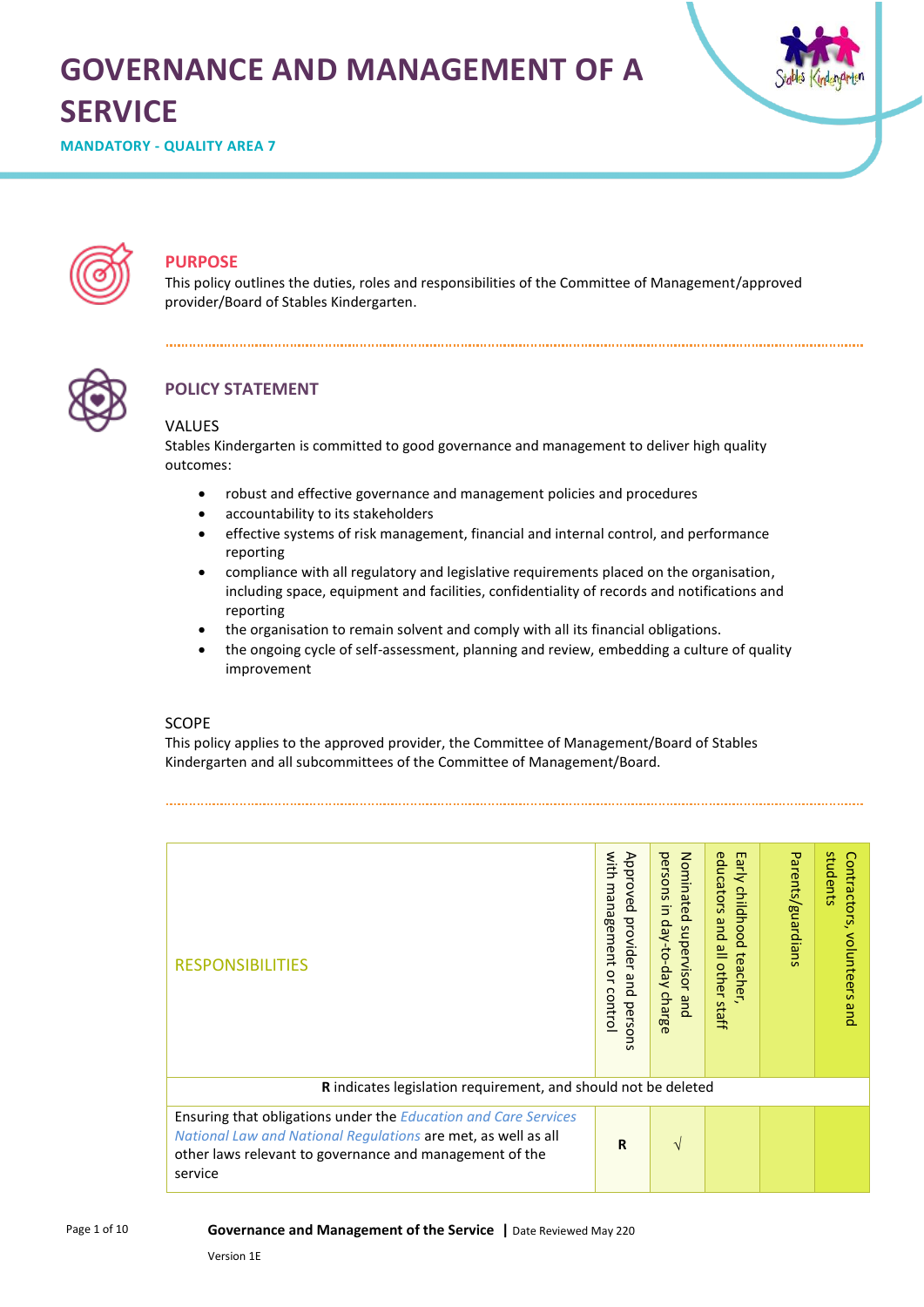| Displaying the prescribed information in National Law: Section<br>172 (Regulation 173)                                                                                                                                                                                                  | R            | $\sqrt{}$  |  |  |  |
|-----------------------------------------------------------------------------------------------------------------------------------------------------------------------------------------------------------------------------------------------------------------------------------------|--------------|------------|--|--|--|
| Providing information to the regulatory authority upon request<br>in relation to being a fit and proper person (National Law:<br>Sections 13, 14, 21)                                                                                                                                   | $\mathbf R$  |            |  |  |  |
| Ensuring that the service is insured and keep evidence of this<br>(National Law: Section 51; Regulations 29, 180)                                                                                                                                                                       | $\mathbf R$  |            |  |  |  |
| Ensuring that the number of children at the service does not<br>exceed the maximum in the service approval (National Law:<br>Section 51)                                                                                                                                                | R            | $\sqrt{ }$ |  |  |  |
| Ensuring that the family of a child at the service is allowed to<br>enter the premises (Regulation 157)                                                                                                                                                                                 | $\mathsf{R}$ | $\sqrt{ }$ |  |  |  |
| Adopting quality governance and management processes,<br>procedures and practices, in line with the National Quality<br>Standard, especially Quality Area 7 - Governance and leadership                                                                                                 | $\mathbf R$  | $\sqrt{ }$ |  |  |  |
| Establishing systems of risk management, financial and internal<br>control, and performance reporting. Monitor management and<br>financial performance to ensure the solvency, financial strength<br>and good performance of the service                                                | $\mathbf R$  | $\sqrt{}$  |  |  |  |
| Developing, review and approve the service philosophy and<br>purpose, strategic direction and initiatives                                                                                                                                                                               | $\mathsf{R}$ | $\sqrt{ }$ |  |  |  |
| Taking reasonable steps to ensure that nominated supervisors,<br>educators, staff and volunteers follow the Governance and<br>Management policy and procedures                                                                                                                          | $\mathbf R$  |            |  |  |  |
| Ensuring that copies of the policy and procedures are readily<br>accessible to nominated supervisors, co-ordinators, educators,<br>staff, volunteers and families, and available for inspection                                                                                         | $\mathsf{R}$ |            |  |  |  |
| Notifying families at least 14 days before changing the policy or<br>procedures if the changes will:                                                                                                                                                                                    |              |            |  |  |  |
| affect the fees charged or the way they are collected or<br>significantly impact the service's education and care of<br>children or<br>significantly impact the family's ability to utilise the service.                                                                                | $\mathbf R$  |            |  |  |  |
| <b>Notifications and reporting</b>                                                                                                                                                                                                                                                      |              |            |  |  |  |
| Ensuring that all reporting and reporting requirements are met                                                                                                                                                                                                                          |              |            |  |  |  |
| regarding the National Quality Framework, family assistance,<br>taxation, child protection, and other relevant laws                                                                                                                                                                     | R            | $\sqrt{ }$ |  |  |  |
| Notifying the regulatory authority about the approved provider<br>and operational changes, and changes in relation to the<br>nominated supervisor, as detailed in National Law: Section 173<br>(Regulations 174, 174A)                                                                  | $\mathbf R$  | $\sqrt{}$  |  |  |  |
| Notifying the regulatory authority about changes to the 'fit and<br>proper' status of the approved provider, any serious incidents,<br>and complaints relating to a serious incident or that the Law has<br>been contravened (National Law: section 174; Regulations 175,<br>176, 176A) | $\mathbf R$  | $\sqrt{}$  |  |  |  |
| <b>Health, safety and wellbeing</b>                                                                                                                                                                                                                                                     |              |            |  |  |  |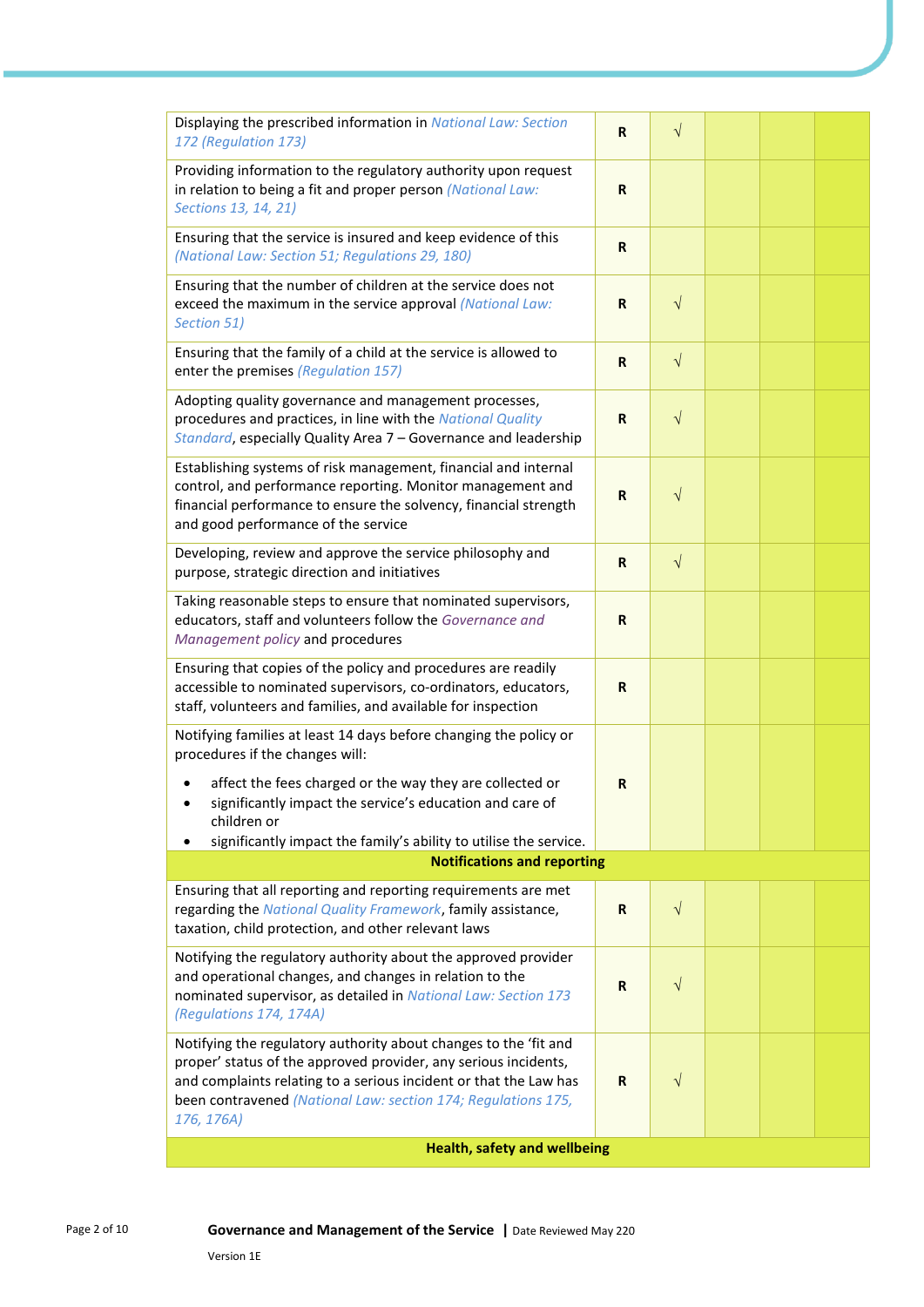| Ensuring the health, safety and wellbeing of children in the<br>service and take every reasonable precaution to protect children<br>from harm and hazard (National Law: Section 51)                                                                | R           | $\sqrt{}$ | $\sqrt{}$  |  |  |
|----------------------------------------------------------------------------------------------------------------------------------------------------------------------------------------------------------------------------------------------------|-------------|-----------|------------|--|--|
| <b>Quality Improvement Plan (QIP)</b>                                                                                                                                                                                                              |             |           |            |  |  |
| Ensuring there is an effective self-assessment and quality<br>improvement process in place, including a QIP (refer to<br>Definitions) that is kept at the premises or and is made available<br>for inspection and to families (Regulations 31, 55) | R           | $\sqrt{}$ | $\sqrt{}$  |  |  |
| Ensuring that the QIP (refer to Definitions) is reviewed at least<br>annually (Regulation 56)                                                                                                                                                      | R           | $\sqrt{}$ | $\sqrt{ }$ |  |  |
| <b>Space, equipment, facilities</b>                                                                                                                                                                                                                |             |           |            |  |  |
| Ensuring that requirements relating to the physical environment,<br>space, equipment and facilities are met, including Regulations<br>104, 106, 107, 108, 109, 110, 116, 117                                                                       | R           | $\sqrt{}$ | $\sqrt{}$  |  |  |
| <b>Educational needs and program</b>                                                                                                                                                                                                               |             |           |            |  |  |
| Ensuring that children's educational and developmental needs<br>are met (National Law: Section 51)                                                                                                                                                 | R           | $\sqrt{}$ | $\sqrt{ }$ |  |  |
| Early childhood teachers, educators and staff                                                                                                                                                                                                      |             |           |            |  |  |
| Ensuring that requirements relating to staffing are met, including<br>implementing the Staffing policy and procedures (Regulation 84)                                                                                                              | $\mathbf R$ | $\sqrt{}$ |            |  |  |
| Ensuring that roles and responsibilities are clearly defined,<br>understood, and support effective decision making and<br>operation of the service                                                                                                 | R           | $\sqrt{}$ |            |  |  |
| Ensuring that the performance of educators, staff and co-<br>ordinators is regularly evaluated, and individual plans are in<br>place to support learning and development                                                                           | $\mathbf R$ | $\sqrt{}$ |            |  |  |
| Ensuring that a nominated supervisor, educators, staff,<br>volunteers and contractors to whom a prohibition notice applies<br>are not engaged by the service (National Law: Section 188)                                                           | R           |           |            |  |  |
| Ensuring the educational leader is supported to lead the<br>development and implementation of the educational program<br>and assessment and planning cycle                                                                                         | R           | $\sqrt{}$ |            |  |  |
| <b>Nominated supervisors and responsible person</b>                                                                                                                                                                                                |             |           |            |  |  |
| Ensuring that requirements relating to the nominated supervisor<br>and responsible person are met, including implementing the<br>Staffing policy and procedures (National Law: Section 162, 162A;<br><b>Regulation 117B)</b>                       | R           |           |            |  |  |
| <b>Records and confidentiality</b>                                                                                                                                                                                                                 |             |           |            |  |  |
| Keeping a record of the service's compliance with the<br>information listed in Regulation 167                                                                                                                                                      | $\mathbf R$ | $\sqrt{}$ |            |  |  |
| Keeping a record of enrolment and other documents listed in<br>National Law: Section 175 at the service and be available for<br>inspection by an authorised officer                                                                                | R           | $\sqrt{}$ |            |  |  |
| Ensuring that records are kept confidential and not divulged<br>except as permitted under Regulations 181 and 182                                                                                                                                  | R           | $\sqrt{}$ |            |  |  |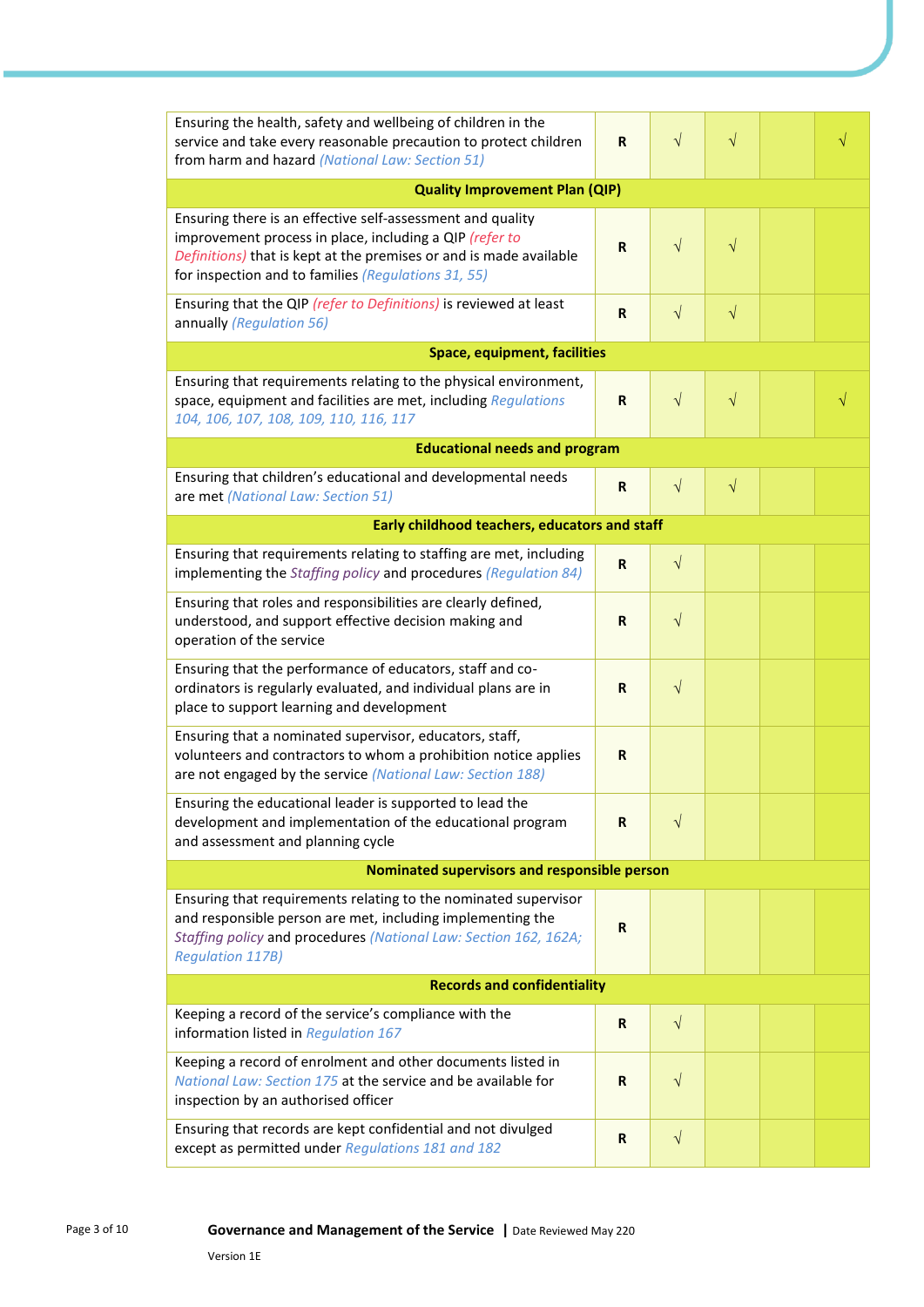| Ensuring that records are stored safely and securely for the<br>period set out in Regulation 183                                                                                                                                                                                                                                                                                  | R |  |  |
|-----------------------------------------------------------------------------------------------------------------------------------------------------------------------------------------------------------------------------------------------------------------------------------------------------------------------------------------------------------------------------------|---|--|--|
| Keeping enrolment and attendance records (Regulations 158,<br>159, 160, 161, 162) and other documents listed in Regulations<br>160, 177 and 178, ensure they are accurate and available to<br>families on request (National Law: section 175). If a service<br>approval is transferred, the documents must be transferred to<br>the receiving approved provider (Regulation 184). | R |  |  |



## **BACKGROUND AND LEGISLATION**

#### BACKGROUND

The governance of an organisation is concerned with the systems and processes that ensure the overall direction, effectiveness, supervision and accountability of a service. Approved provider must ensure that there are effective systems, procedures and processes in place to support the service to operate effectively and ethically, and all legal and regulatory requirements governing the operation of the business are met.

Under the *Education and Care Services National Law Act 2010 and Education and Care Services National Regulations 2011*, early childhood services are required to have policies and procedures in place relating to the governance and management of the service, including confidentiality of records *(refer to Privacy and Confidentiality Policy)*.

#### LEGISLATION AND STANDARDS

Relevant legislation and standards include but are not limited to:

- Associations Incorporation Reform Act 2012 (Vic), as applicable to the service
- Corporations Act 2001, as applicable to the service
- Education and Care Services National Law Act 2010
- Education and Care Services National Regulations 2011
- National Quality Standard, Quality Area 7: Governance and Leadership

## **DEFINITIONS**

The terms defined in this section relate specifically to this policy. For regularly used terms e.g. Approved provider, Nominated supervisor, Notifiable complaints, Serious incidents, Duty of care, etc. refer to the Definitions file of the PolicyWorks catalogue.

**Actual conflict of interest:** One where there is a real conflict between a Committee of Management/Board member's responsibilities and their private interests.

**Conflict of interest:** An interest that may affect, or may appear reasonably likely to affect, the judgement or conduct of a member (or members) of the Committee of Management/Board or subcommittee, or may impair their independence or loyalty to the service. A conflict of interest can arise from avoiding personal losses as well as gaining personal advantage, whether financial or otherwise, and may not only involve the member of the Committee of Management/Board or subcommittee, but also their relatives, friends or business associates.

**Continuous improvement:** Ongoing improvement in the provision of quality education and care services. The National Quality Framework aims to raise quality and drive continuous improvement through the National Quality Standard and quality rating processes. Quality rating encourages continuous improvement and engages the approved provider and their services teams in selfassessment and documenting their performance against the National Quality Standard. Providers of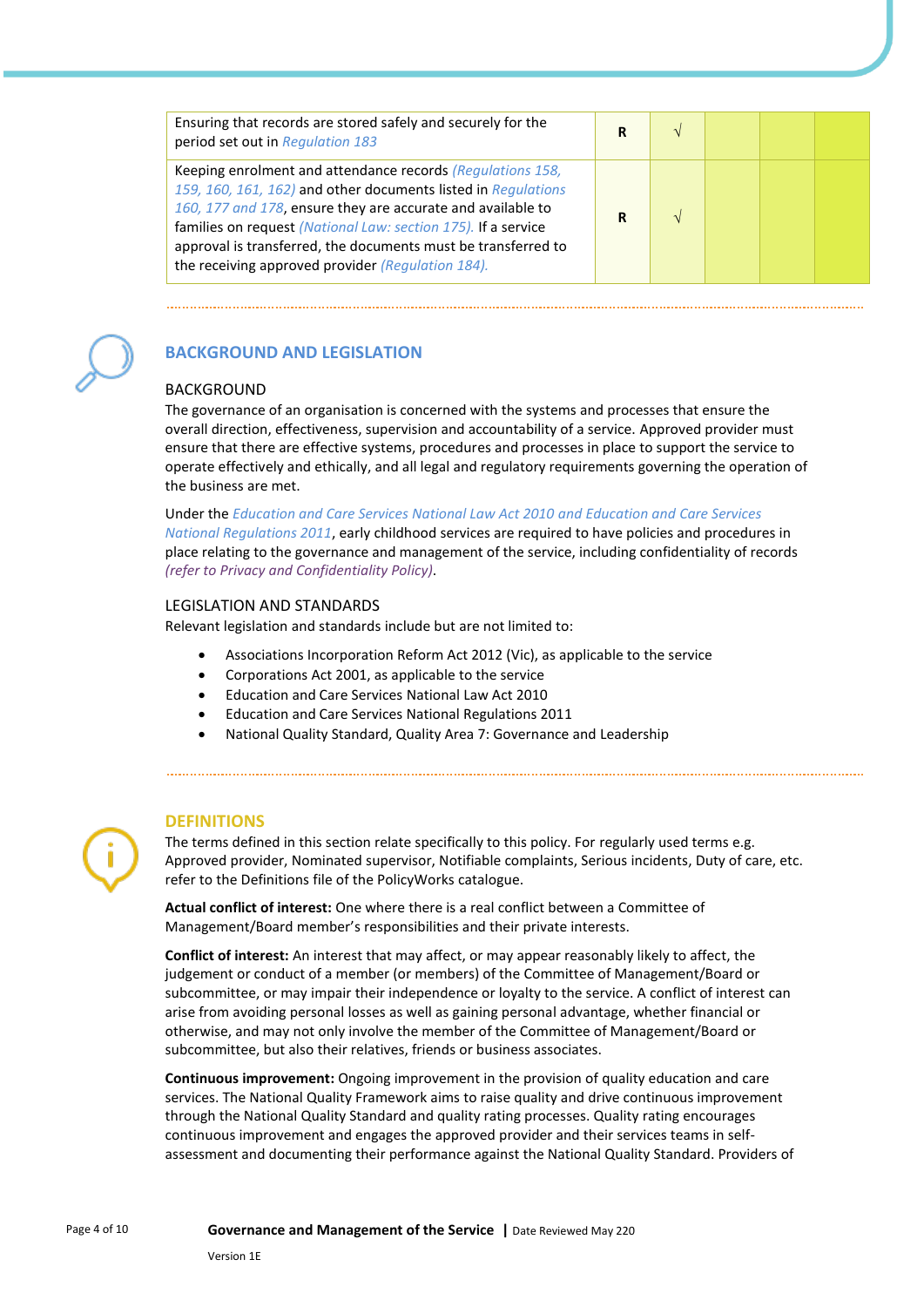high-quality services regularly monitor and review their performance to guide planning and make improvements.

**Development of professionals:** A system of regular performance review, individual learning and development plans for educators, staff and co-ordinators. Performance planning and review ensures that the knowledge, skills and practices of educators and other staff members are current, and that areas requiring further development are addressed.

**Ethical practice:** A standard of behaviour that the service deems acceptable in providing their services.

**Fit and proper person:** The regulatory authority assesses whether an approved provider or a person with management or control of a service is a fit and proper person to be involved in the provision of an education and care service.

In determining whether they are a fit and proper person, the regulatory authority will consider:

- the person's history of compliance with any education and care services, children's services or education law, and any decision under one of those laws to refuse, refuse to renew, suspend or cancel a licence, approval, registration or certification issued to the person under that law
- their criminal history, to the extent that it may affect their suitability for the role of provider (including working with children clearance, such as a WWCC, or teacher registration details, jurisdiction dependant)
- whether they are bankrupt or insolvent
- whether they have the financial circumstances to enable them to sustain ongoing operation of a service
- whether they have a medical condition that may cause them to be incapable of being responsible for the service
- whether they have the management capability to operate a service
- actions taken under Commonwealth Family Assistance Law, including sanctions and suspensions.

**Governance:** The process by which organisations are directed, controlled and held to account. It encompasses authority, accountability, stewardship, leadership, directions and control exercised in the organisation (Australian National Audit Office, 1999).

**Interest:** Anything that can have an impact on an individual or a group.

**Management system:** A system to manage organisational risks and enable the effective management and operation of a quality service

**Perceived conflict of interest:** Arises where a third party could form the view that a Committee of Management/Board member's private interests could improperly influence the performance of their duties on the Committee of Management/Board, now or in the future.

**Potential conflict of interest:** Arises where a Committee of Management/Board member has private interests that could conflict with their responsibilities.

**Private interests**: Includes not only a Committee of Management/Board member's own personal, professional or business interests, but also those of their relatives, friends or business associates

**Quality Improvement Plan (QIP):** A document created by an approved provider to help self-assess service performance in delivering quality education and care and to plan future improvements.

Regulatory authorities consider the service's QIP as part of the quality assessment and rating process. The QIP does not have to be provided in any specific format, but must include:

- 1. an assessment of the quality of service practices against the National Quality Standard and the National Regulations
- 2. identified areas for improvement
- 3. a statement of the service's philosophy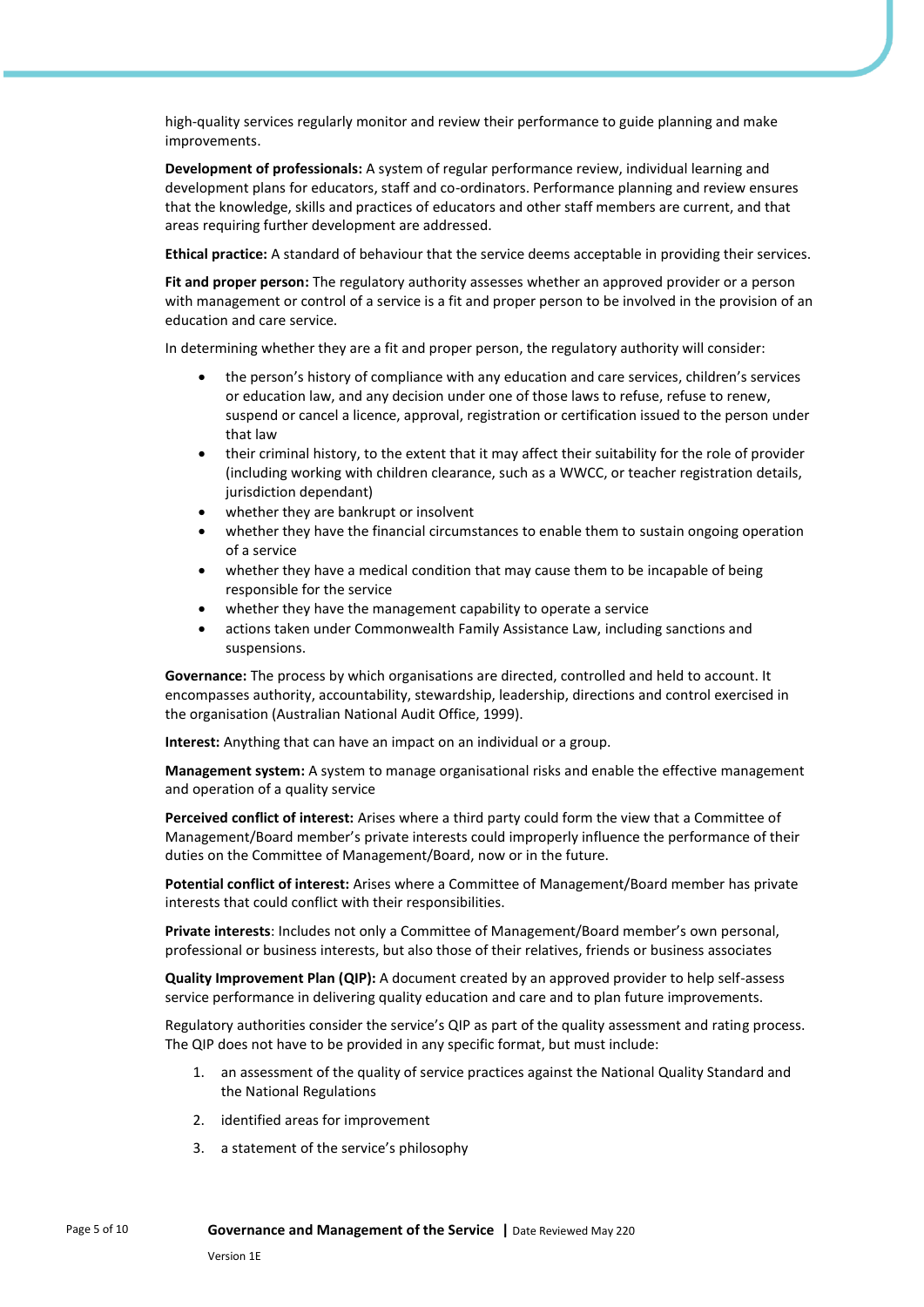**Service philosophy:** A statement the approved provider must develop and include in their QIP that outlines the purpose and principles under which the service operates. It:

- underpins the decisions, policies and daily practices of the service
- reflects a shared understanding of the role of the service among staff, children, families and the community
- guides educators' pedagogy, planning and practice when delivering the educational program.



## **SOURCES AND RELATED POLICIES**

## **SOURCES**

- ACECQA Occasional Paper 5: Quality Area 7: Leadership and management in education and care services [acecqa.gov.au/media/25871](https://www.acecqa.gov.au/sites/default/files/2018-02/OccasionalPaper5-LeadershipManagementEducationCareServices.PDF)
- ACECQA Quality Area 7 resource[s https://www.acecqa.gov.au/nqf/national-quality](https://www.acecqa.gov.au/nqf/national-quality-standard/quality-area-7-governance-and-leadership)[standard/quality-area-7-governance-and-leadership](https://www.acecqa.gov.au/nqf/national-quality-standard/quality-area-7-governance-and-leadership)
- Australian Government My business healt[h asbfeo.gov.au/my-business-health/home](https://www.asbfeo.gov.au/my-business-health/home)
- ELAA Early Childhood Management Manual: [https://elaa.org.au/resources/free](https://elaa.org.au/resources/free-resources/eym-governance-support-manual/)[resources/eym-governance-support-manual/](https://elaa.org.au/resources/free-resources/eym-governance-support-manual/)
- ELAA EYM Governance Support Manual: [https://elaa.org.au/resources/free-resources/eym](https://elaa.org.au/resources/free-resources/eym-governance-support-manual/)[governance-support-manual/](https://elaa.org.au/resources/free-resources/eym-governance-support-manual/)
- Justice Connect: <http://www.justiceconnect.org.au/>
- Our Community: [www.ourcommunity.com.au](http://www.ourcommunity.com.au/)

#### RELATED POLICIES

- Code of Conduct Policy
- Complements and Complaints and Grievances Policy
- Enrolment and Orientation
- Privacy and Confidentiality Policy
- **Staffing**



#### **EVALUATION**

In order to assess whether the values and purposes of the policy have been achieved, the approved provider will:

- regularly seek feedback from everyone affected by the policy regarding its effectiveness
- monitor the implementation, compliance, complaints and incidents in relation to this policy
- keep the policy up to date with current legislation, research, policy and best practice
- revise the policy and procedures as part of the service's policy review cycle, or as required
- notifying all stakeholders affected by this policy at least 14 days before making any significant changes to this policy or its procedures, unless a lesser period is necessary due to risk *(Regulation 172 (2))*.

## **ATTACHMENTS**

- Attachment 1: Core elements of the governance model
- Attachment 2: Sample Conflict of interest disclosure statement



#### **AUTHORISATION**

This policy was adopted by the approved provider of Stables Kindergarten on 4<sup>th</sup> November 2020.

#### **REVIEW DATE:** 04/11/2022

#### Page 6 of 10 **Governance and Management of the Service |** Date Reviewed May 220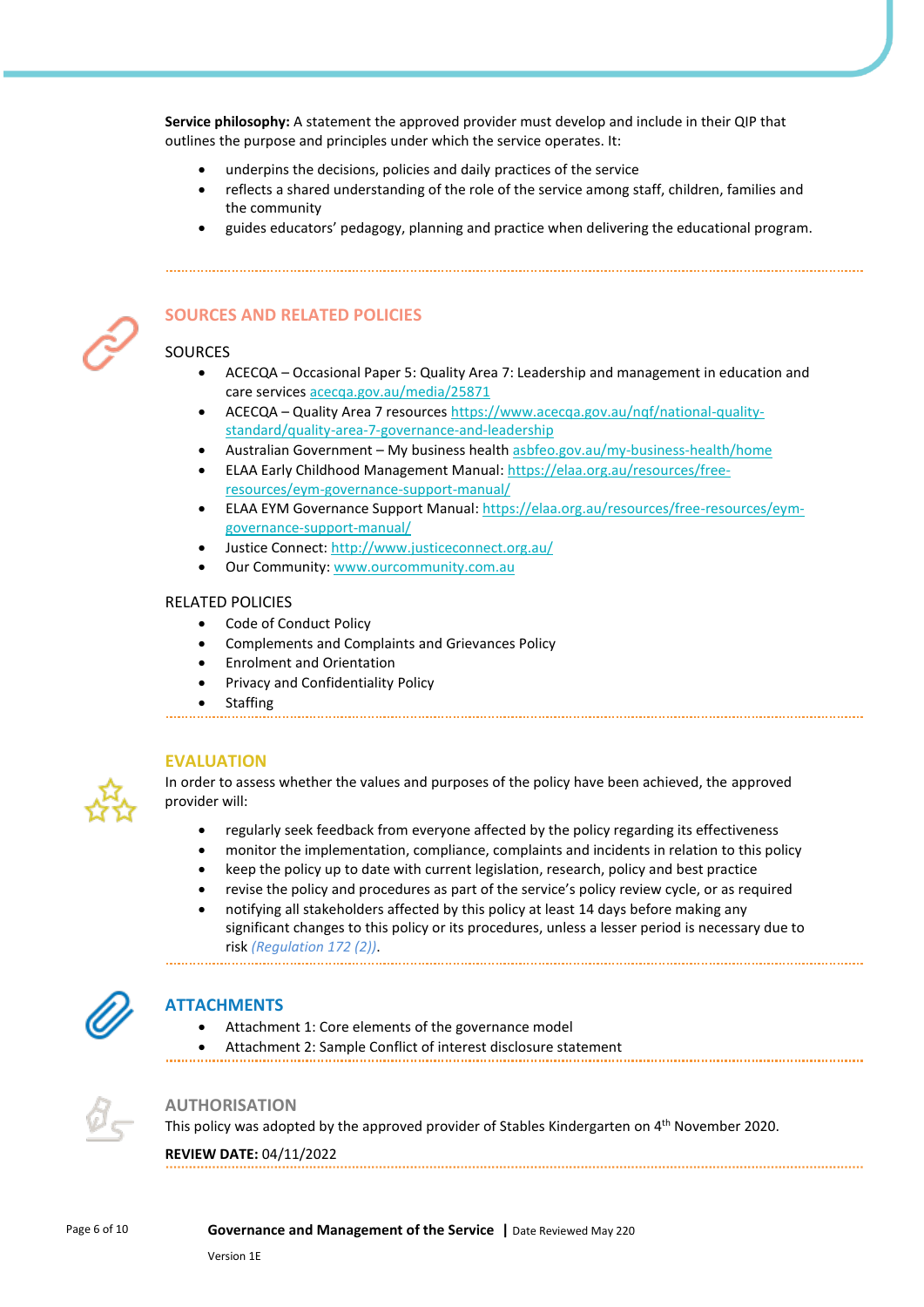## **ATTACHMENT 1. CORE ELEMENTS OF THE GOVERNANCE MODEL**

The following are the core elements of the governance systems at Stables Kindergarten for which a Committee of Management/Board is responsible:

#### Stewardship/custodianship

Ensure:

- the service pursues its stated purpose and remains viable
- budget and financial accountability to enable ongoing viability and making best use of the service's resources
- the service manages risks appropriately.

#### Leadership, forward planning and guidance

Provide leadership, forward planning and guidance to the service, particularly in relation to developing a strategic culture and directions.

#### Authority, accountability, and control

- Monitor and oversee management including ensuring that good management practices and appropriate checks and balances are in place.
- Be accountable to members of the service.
- Maintain focus, integrity and quality of service.
- Oversee legal functions and responsibilities.
- Declare any actual, potential or perceived conflicts of interest *(refer to Definitions and Attachment 1)*.

#### LEGAL LIABILITIES OF MEMBERS OF THE COMMITTEE OF MANAGEMENT/BOARD

The Committee of Management/Board at Stables Kindergarten is responsible under the constitution to take all reasonable steps to ensure that the laws and regulations relating to the operation of the service are observed. Members of the Committee of Management/Board are responsible for ensuring that:

- adequate policies and procedures are in place to comply with the legislative and regulatory requirements placed on the service
- appropriate systems are in place to monitor compliance
- reasonable care and skill is exercised in fulfilling their roles as part of the governing body of the service
- they act honestly, and with due care and diligence
- they do not use information they have access to, by virtue of being on the Committee of Management/Board improperly
- they do not use their position on the Committee of Management/Board for personal gain or put individual interests ahead of responsibilities.

#### RESPONSIBILITIES OF THE COMMITTEE OF MANAGEMENT/BOARD

The Committee of Management/Board of Stables Kindergarten is responsible for:

- developing coherent aims and goals that reflect the interests, values and beliefs of the members and staff, and the stated aims of the service, and have a clear and agreed philosophy which guides business decisions and the work of the Committee of Management/Board and staff
- ensuring there is a sound framework of policies and procedures that complies with all legislative and regulatory requirements, and that enables the daily operation of the service to be geared towards the achievement of the service's vision and mission
- establishing clearly defined roles and responsibilities for the members of the Committee of Management/Board, individually and as a collective, management and staff, and clearly articulate the relationship between the Committee of Management/Board, staff and members of the service
- developing ethical standards and a code of conduct *(refer to Code of Conduct Policy)* which guide actions and decisions in a way that is transparent and consistent with the goals, values and beliefs of the service
- undertaking strategic planning and risk assessment on a regular basis and having appropriate risk management strategies in place to manage risks faced by the service
- ensuring that the actions of and decisions made by the Committee of Management/Board are transparent and will help build confidence among members and stakeholders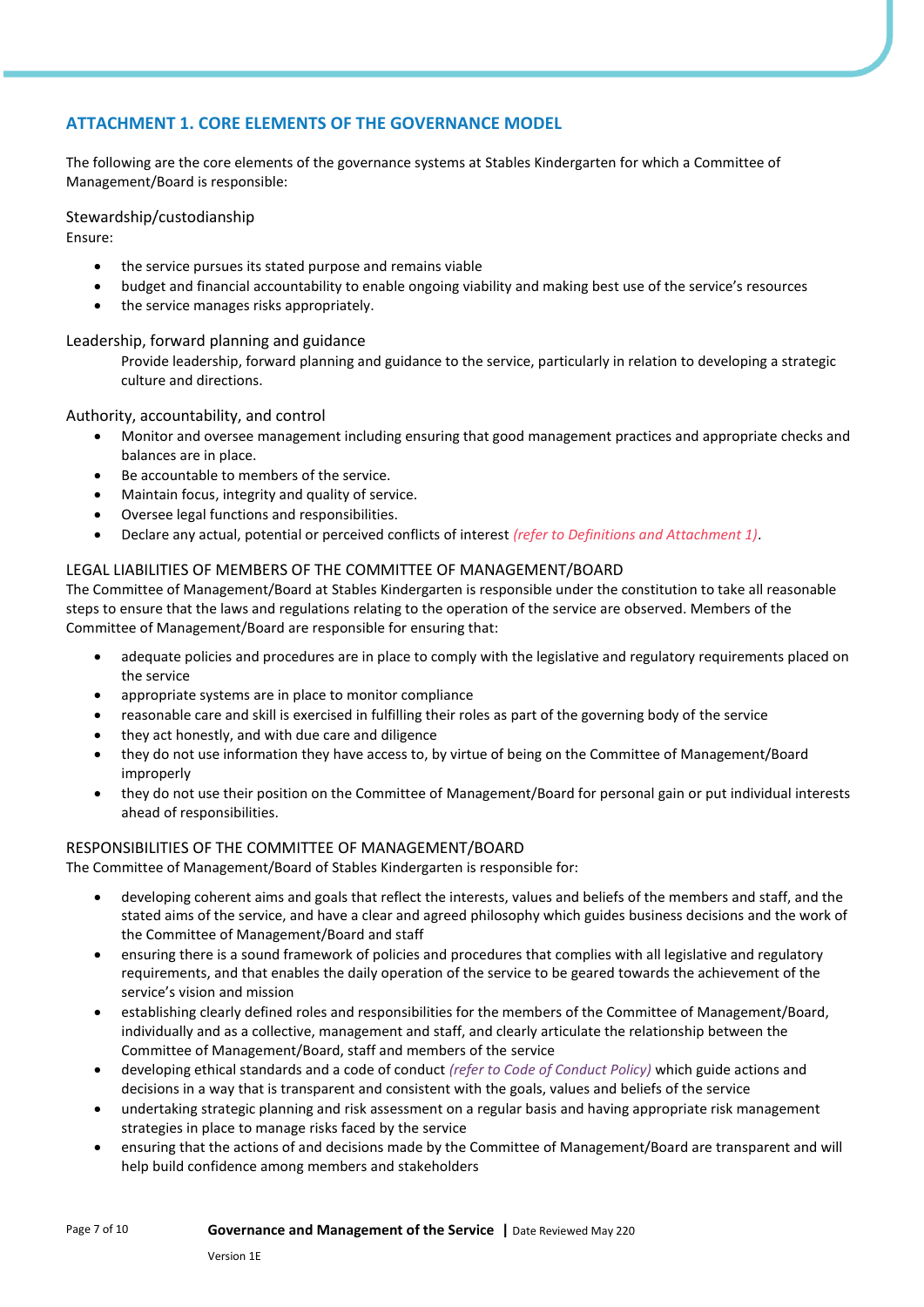- reviewing the service's budget and monitoring financial performance and management to ensure the service is solvent at all times, and has good financial strength
- approving annual financial statements and providing required reports to government
- setting and maintaining appropriate delegations and internal controls
- appointing senior staff (e.g. the CEO or Director, if the service is large) or all staff (if the service is small), and monitoring their performance
- evaluating and improving the performance of the Committee of Management/Board
- focusing on the strategic directions of the organisation and avoiding involvement in day-to-day operational decisions, particularly where the authority is delegated to senior management staff within the service.

#### CONFIDENTIALITY

All members of the Committee of Management/Board and subcommittees who gain access to confidential, commercially sensitive and other information of a similar nature, whether in the course of their work or otherwise, shall not disclose that information to anyone unless the disclosure of such information is required by law *(refer to Privacy and Confidentiality Policy).*

Members of the Committee of Management/Board and subcommittees shall respect the confidentiality of those documents and deliberations at Committee of Management/Board or subcommittee meetings, and shall not:

- disclose to anyone the confidential information acquired by virtue of their position on the Committee of Management/Board or subcommittee
- use any information so acquired for their personal or financial benefit, or for the benefit of any other person

• permit any unauthorised person to inspect, or have access to, any confidential documents or other information. This obligation, placed on a member of the Committee of Management/Board or subcommittee, shall continue even after the individual has completed their term and is no longer on the Committee of Management/Board or subcommittee.

The obligation to maintain confidentiality also applies to any person who is invited to any meetings of the Committee of Management/Board or subcommittee as an observer or in any other capacity.

#### ETHICAL PRACTICE

The following principles will provide the ethical framework to guide the delivery of services at Stables Kindergarten:

- treating colleagues, parents/guardians, children, suppliers, public and other stakeholders respectfully and professionally at all times
- dealing courteously with those who hold differing opinions
- respecting cultural differences and diversity within the service, and making every effort to encourage and include all children and families in the community
- having an open and transparent relationship with government, supporters and other funders
- operating with honesty and integrity in all work
- being open and transparent in making decisions and undertaking activities, and if that is not possible, explaining why
- working to the standards set under the *National Quality Framework* and all applicable legislation as a minimum, and striving to continually improve the quality of the services delivered to the community
- disclosing conflicts of interest as soon as they arise and effectively managing them *(refer to Attachment 1)*
- recognising the support and operational contributions of others in an appropriate manner
- assessing and minimising the adverse impacts of decisions and activities on the natural environment.

#### MANAGING CONFLICTS OF INTEREST

Conflicts of interest, whether actual, potential or perceived *(refer to Definitions)*, must be declared by all members of the Committee of Management/Board or subcommittee, and managed effectively to ensure integrity and transparency *(refer to Attachment 1)*.

Every member of the Committee of Management/Board or subcommittee has a continuing responsibility to scrutinise their transactions, external business interests and relationships for potential conflicts and to make such disclosures in a timely manner as they arise.

The following process will be followed to manage any conflicts of interest:

• whenever there is a conflict of interest, as defined in this policy, the member concerned must notify the President of such conflict, as soon as possible after identifying the conflict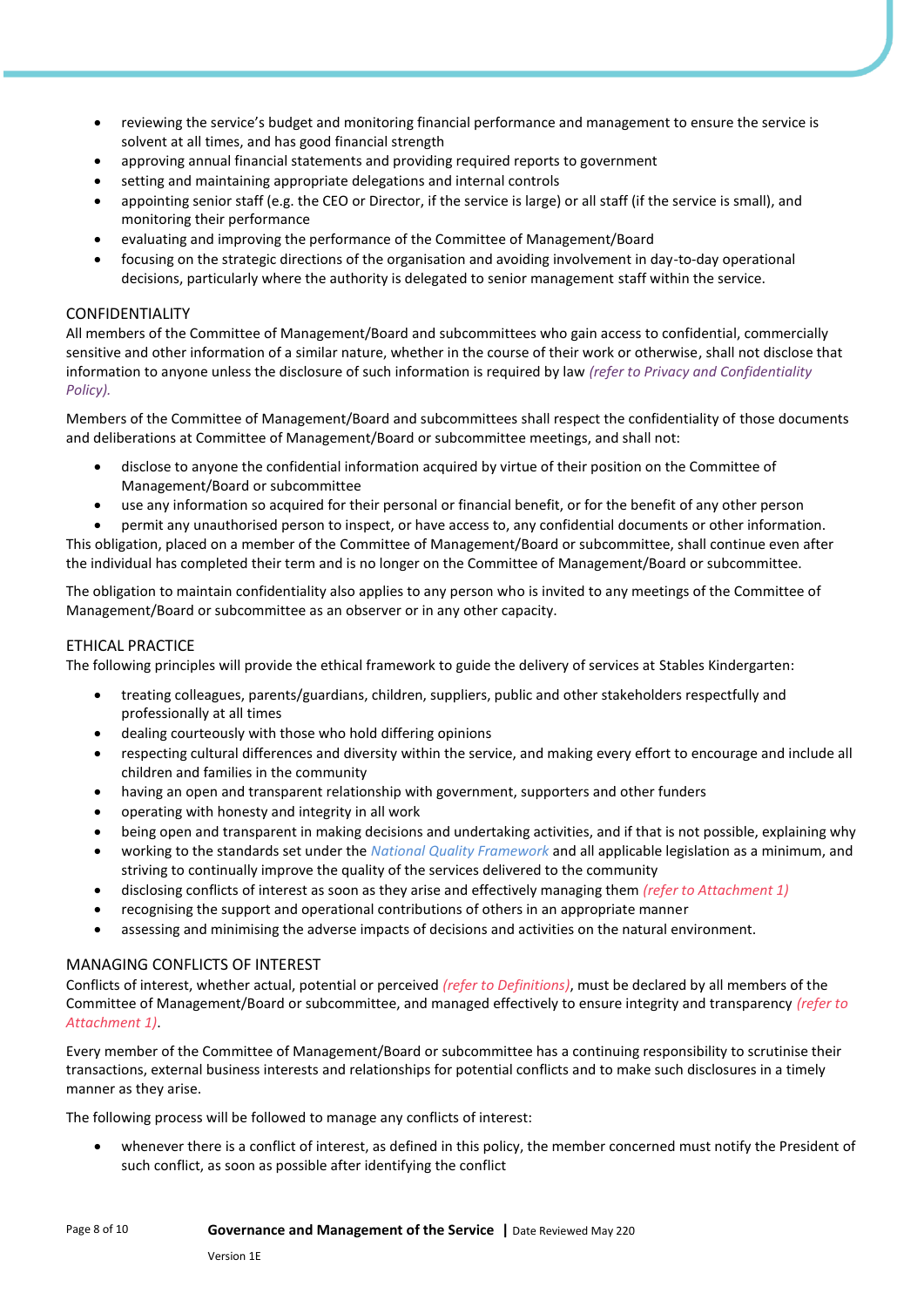- the member who is conflicted must not be present during the meeting of the Committee of Management/Board or subcommittee where the matter is being discussed, or participate in any decisions made on that matter. The member concerned must provide the Board or committee with any and all relevant information they possess on the particular matter
- the minutes of the meeting must reflect that the conflict of interest was disclosed and appropriate processes followed to manage the conflict.

A Conflict of interest disclosure statement *(refer to Attachment 2)* must be completed by each member of the Committee of Management/Board and subcommittee upon his or her appointment and annually thereafter. If the information in this statement changes during the year, the member shall disclose the change to the President, and revise the disclosure statement accordingly.

All violations of the requirement to disclose and manage conflicts shall be dealt with in accordance with the constitution of Stables Kindergarten.